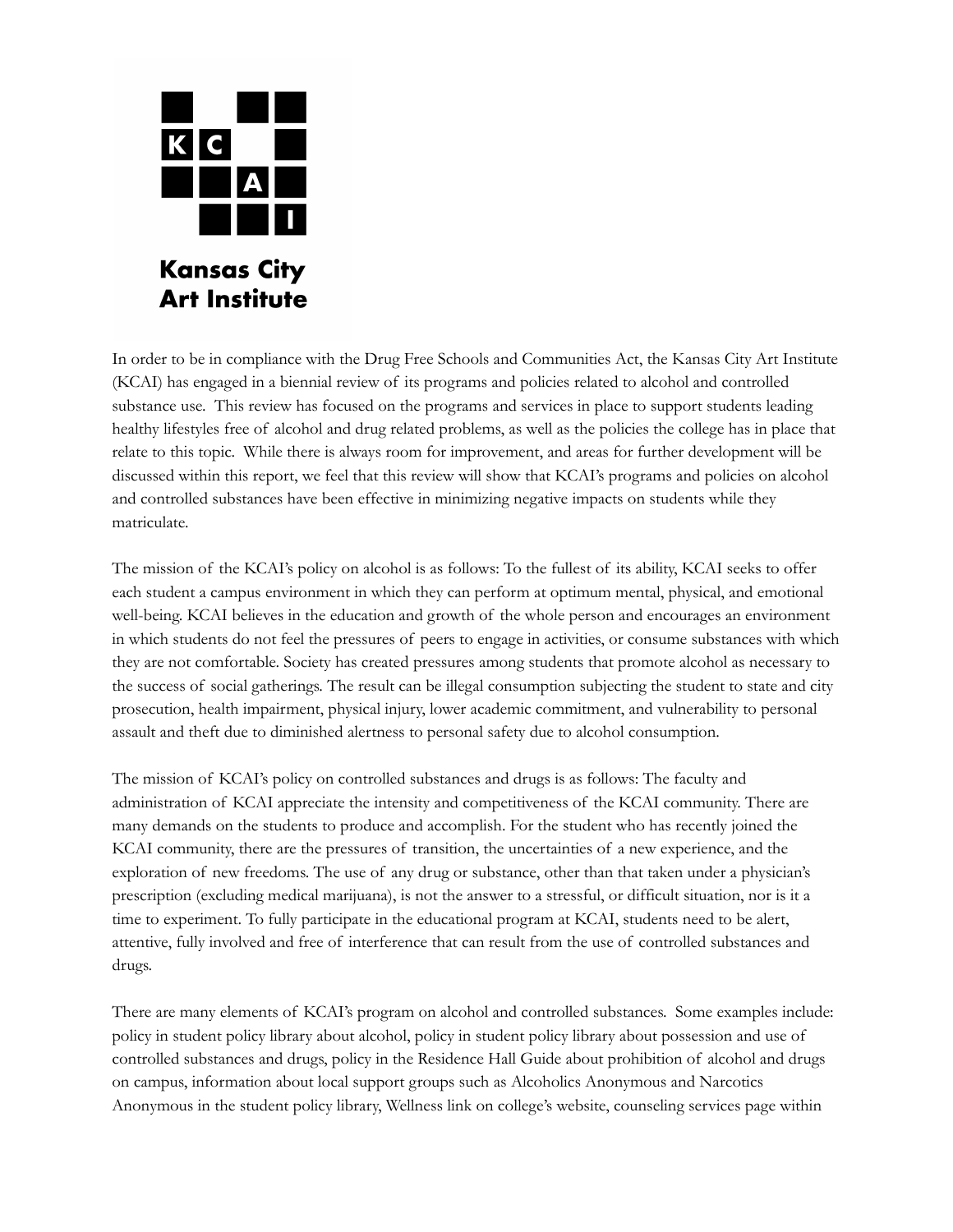

student portal with information about free group counseling workshops for students, free individual counseling for students, information about health risks associated with alcohol and drug use published in student policy library, on campus assessment opportunities for students, an Early Intervention Committee, and social programs planned by students, for students, that offer an alternative to off campus alcohol consumption and drug use.

As mentioned in the previous paragraph, there are many elements of KCAI's program on alcohol and controlled substances. I now address each point and explain what it aims to accomplish.

## **Policy in student policy library about alcohol**

This policy states what is expected of students as it relates to alcohol use and possession while enrolled at KCAI, as well as on campus. The policy is very simple, alcohol is not allowed on campus. There are a small number of special events throughout the year at which alcohol may be present, but is a rare occasion that this occurs and events with alcohol must include a licensed bartender who is responsible for adhering to state and federal liquor laws.

### **Policy in student policy library about possession and use of controlled substances and drugs**

This policy states what is expected of students as it relates to the use or possession of controlled substances and drugs while enrolled at KCAI, or on campus. This policy is also rather simple, it states that controlled substances, drugs, and paraphernalia are not allowed on campus.

## **Policy in the Residence Hall Guide about prohibition of alcohol and drugs on campus**

The Residence Hall Guide includes information about alcohol and drug use and possession. This information mirrors the information that is found in the student policy library, and clearly states that alcohol, drugs, and any paraphernalia related thereto are not allowed in the Barbara Marshall Residence Hall/on campus.

### **Free mindfulness group counseling workshops for students**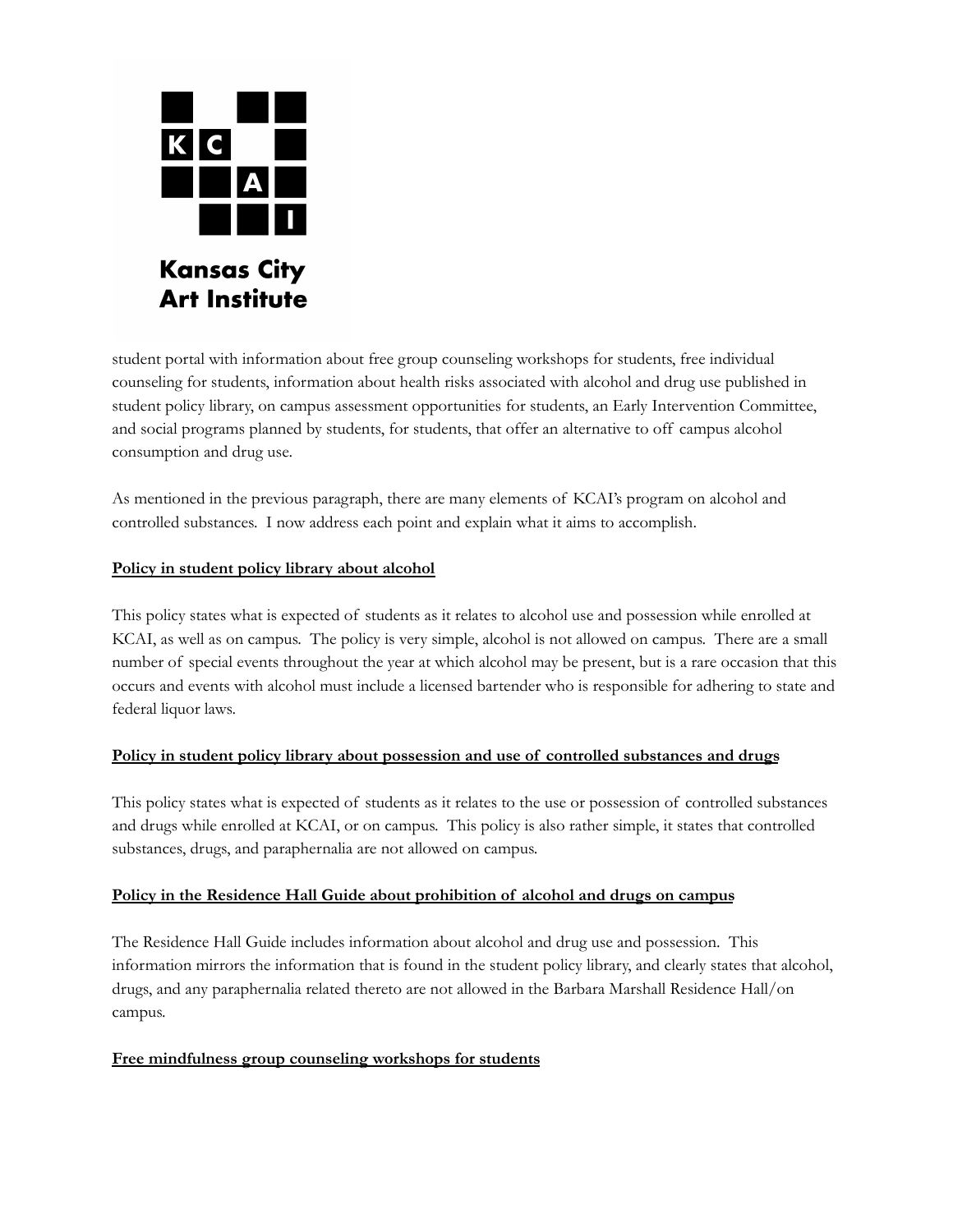

We offer ongoing opportunities each semester for students to participate in mindfulness based group counseling workshops. These sessions are led by professionals who design programs based on the needs that our students articulate to them. These sessions are offered on a periodic basis at no cost to the students.

### **Free individual counseling for students**

We also offer individual counseling by providing staff and bringing in local professionals to campus to provide ongoing therapy sessions to our students. These sessions are available to students at no cost as long as an appointment is available that matches up with their schedule. Once an appointment time is found that fits a student's schedule, they will meet with the same counselor on a weekly basis while school is in session, or until they feel the service is no longer necessary.

#### **Student Assistance Program**

We have contracted with Well Connect to provide our students with resources to assist with issues ranging from alcohol and drug use, to personal counseling, to legal support. This service is free to students.

#### **Staff Psychologist position and on campus assessment opportunities for students**

We have a Staff Psychologist at the college to coordinate our counseling program and provide evaluations for students on our campus. This can be an excellent resource for students in need as they can meet with a college staff member for an assessment in a location that is likely more comfortable without them having to arrange for transportation to and from a location off campus.

### **Post Graduate Fellowships and Collaboration with Staff from University Health**

Based on a demonstrated and consistent increase in student mental health needs, we have bolstered the services we provide to students by hiring Post Graduate Fellows who can provide additional support and counseling hours to KCAI students. Our Staff Psychologist has also worked with Staff from University Health, a local Mental Health Provider, on a collaboration that provides space and time for Staff from University Health to meet with KCAI students on KCAI's campus. This has greatly improved access to a robust set of mental health resources and services beyond what KCAI's Counseling Services are able to offer and been a great benefit to students.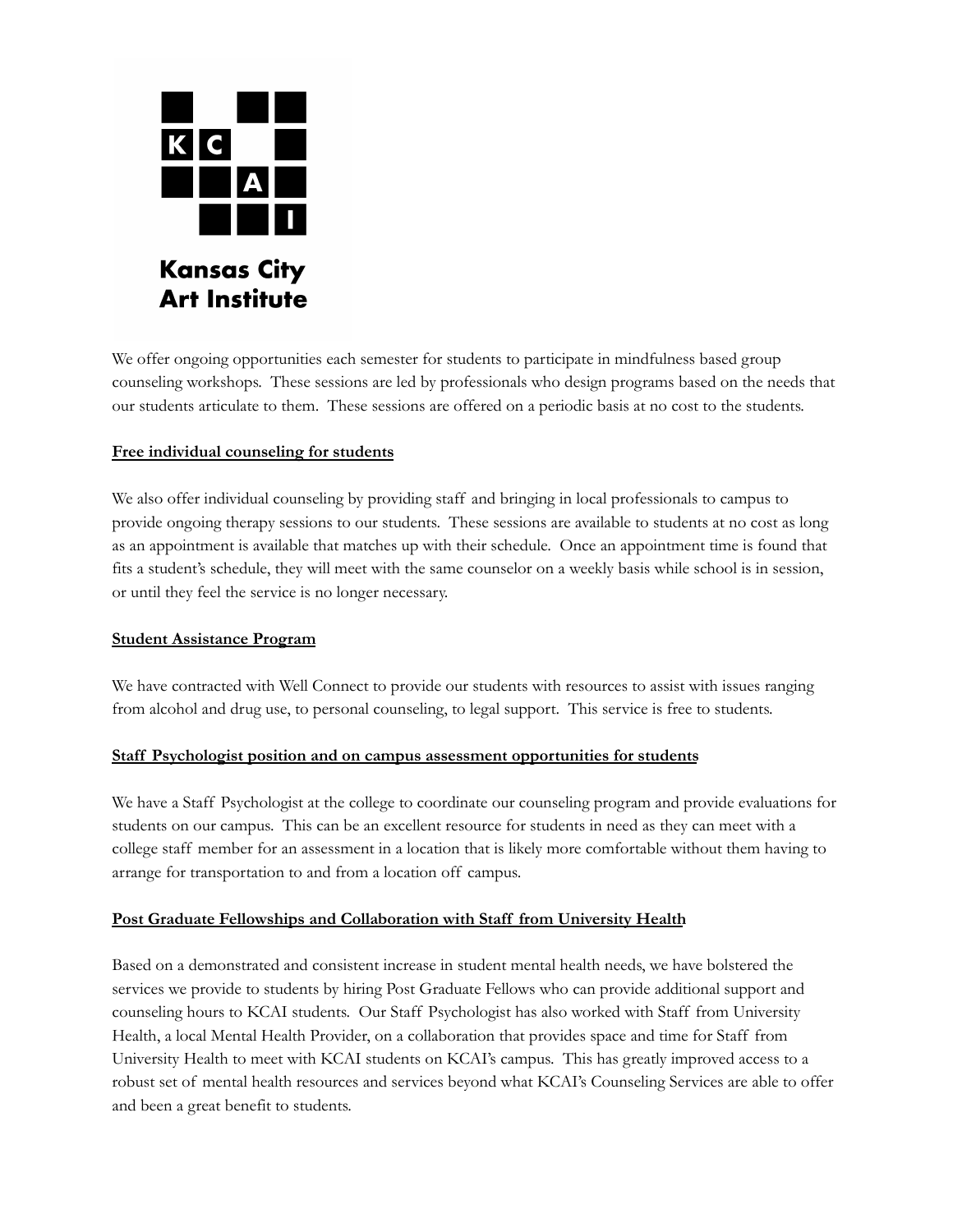

## **Early Intervention Committee**

This committee is comprised of a group of campus administrators who meet on a weekly basis when school is in session to discuss students of concern. Faculty, Staff, and even other students can make referrals to this committee who will then discuss each student, and develop a plan for how best to follow up and provide assistance. Once a plan has been developed, individual members of this committee work to connect students with campus and local resources that aim to assist them in working through any issues they are facing.

# **Social programs planned by students, for students, that offer an alternative to off campus alcohol consumption and drug use.**

While students at KCAI have many demands placed on their time outside of class, there are student organizations, KCAI Student Activities, and RAs that plan social and educational programs for the campus community. These programs take many forms, and aim to increase social connections, provide opportunities for learning new skills, allow students a chance to manage stress appropriately, and can also serve as a positive alternative to inappropriate alcohol or drug use.

There are many ways in which a college could measure the effectiveness of its program on alcohol and controlled substances. One way that is especially relevant is to look at the number of violations of the policies related to alcohol and controlled substances. During the 2013-2014 academic year, there were 7 violations involving alcohol, and 7 violations involving controlled substances or drugs. While these numbers are not zero, and perhaps not reflective of the fact that some students may be using alcohol and controlled substances without being caught, this number of violations is rather small, and represents 1% of our student population. The numbers for the 2014-2015 academic year were 12 violations involving alcohol, and 8 violations involving controlled substances or drugs. While these numbers reflect a slight increase from the previous year, it is fair to note that some cases involved recidivism by a small number of students, and also that these numbers still reflect a very small percentage of the overall student population. The numbers for the 2015-2016 academic year were 4 violations of the alcohol policy, and 1 violation of the controlled substances and drugs policy. These numbers are very low and represent less than 1% of the total student population. The numbers for the 2016-2017 academic year were 12 violations involving alcohol, and 2 violations involving controlled substances or drugs. While those alcohol numbers seem higher than normal, it is important to note that all 12 violations were from one situation that just happened to involve 12 students.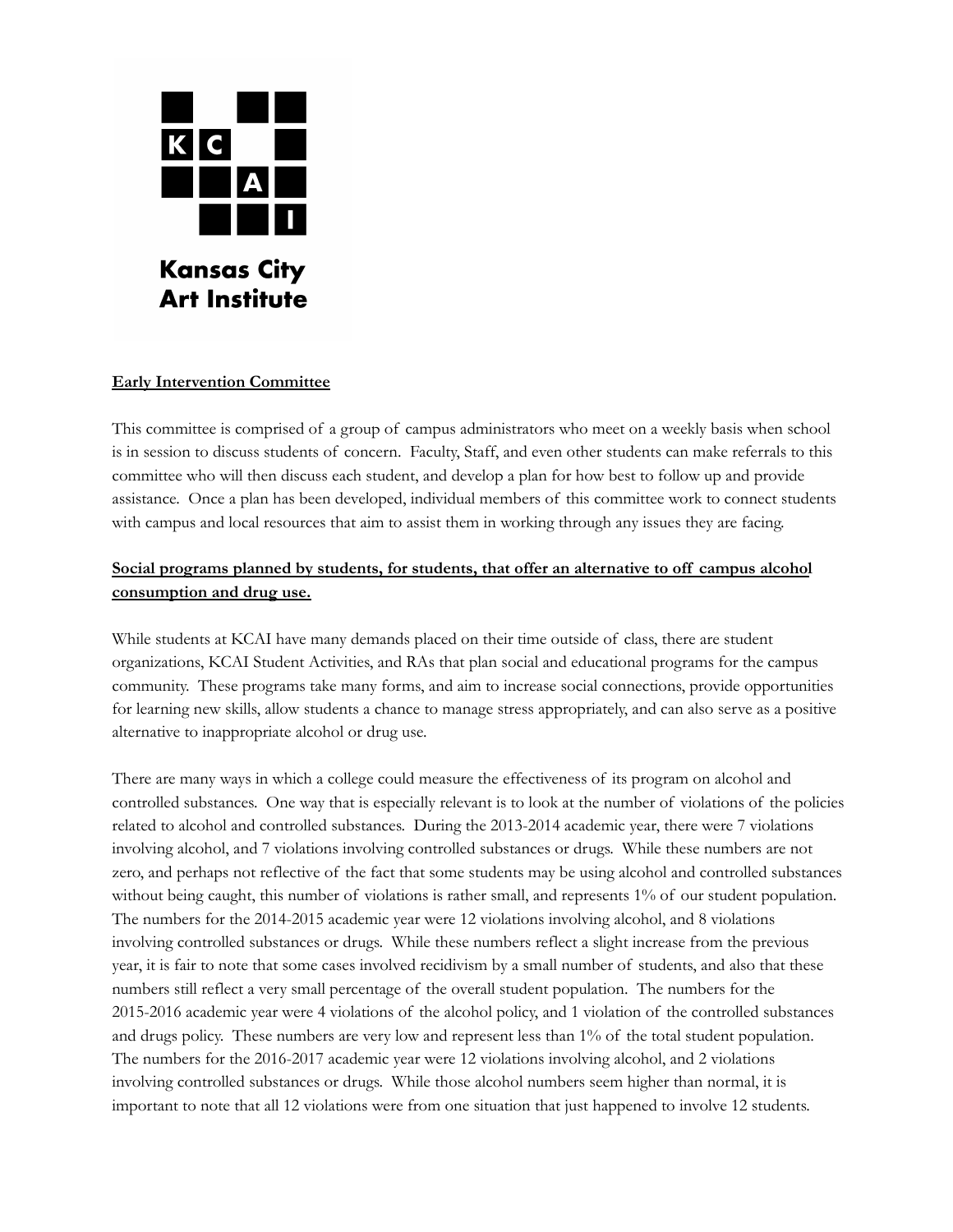

The numbers for the 2017-2018 academic year were 3 violations involving alcohol and 8 involving controlled substances or drugs. It is worth noting that during this year there were 2 situations that each involved the same 3 students, hence making the number of occurrences seem higher than normal. In a miraculous turn of events, there were zero documented cases of alcohol or controlled substances and drugs violations by during the 2018-2019 academic year. In what seems to be a positive recent trend, there were zero alcohol violations during 2019-2020 and 2020-20221 academic years. There were no controlled substances and drugs violations during the 2019-2020 academic year, and only 1 such violation in the 2020-2021 academic year. The 2021-2022 academic year is still in progress, but to date, there have been 2 alcohol violations, and zero controlled substances and drugs violations.

While there are many strengths to KCAI's program on alcohol and controlled substances and drugs, there are also areas for improvement. Below are some examples of each:

Areas for improvement:

We could improve our program by gathering more data from the campus community about alcohol and other drug use. Some surveys we already do annually touch on this, but there is certainly more we could do. We could also increase frequency of educational sessions and bringing in of speakers on the topic of alcohol and controlled substances. Another barrier to our progress on goals is that a majority of our students do not stay on campus after their freshman year. Our first year students are required to stay in the Barbara Marshall Residence Hall on campus, and we see very few alcohol and drug issues in this facility due to having RAs on each floor, clear expectations about these substances being prohibited, and a close knit community that holds peers accountable. While this works in this living space, once students move off campus, the college's ability to oversee students' day to day living situation is diminished.

Strengths of the program:

First and foremost, policies and expectations are made very clear to students from the time they first come to campus, until they graduate. It is very clear that alcohol is not allowed on campus outside of a small number of school sponsored events, and students also know that the student code of conduct applies to alcohol and controlled substance use off campus. An additional strength of our program is staff support. While our division of student affairs is small, the staff are all committed to student wellness initiatives and are always willing to assist with departmental initiatives as needed. We also have a standing committee, the early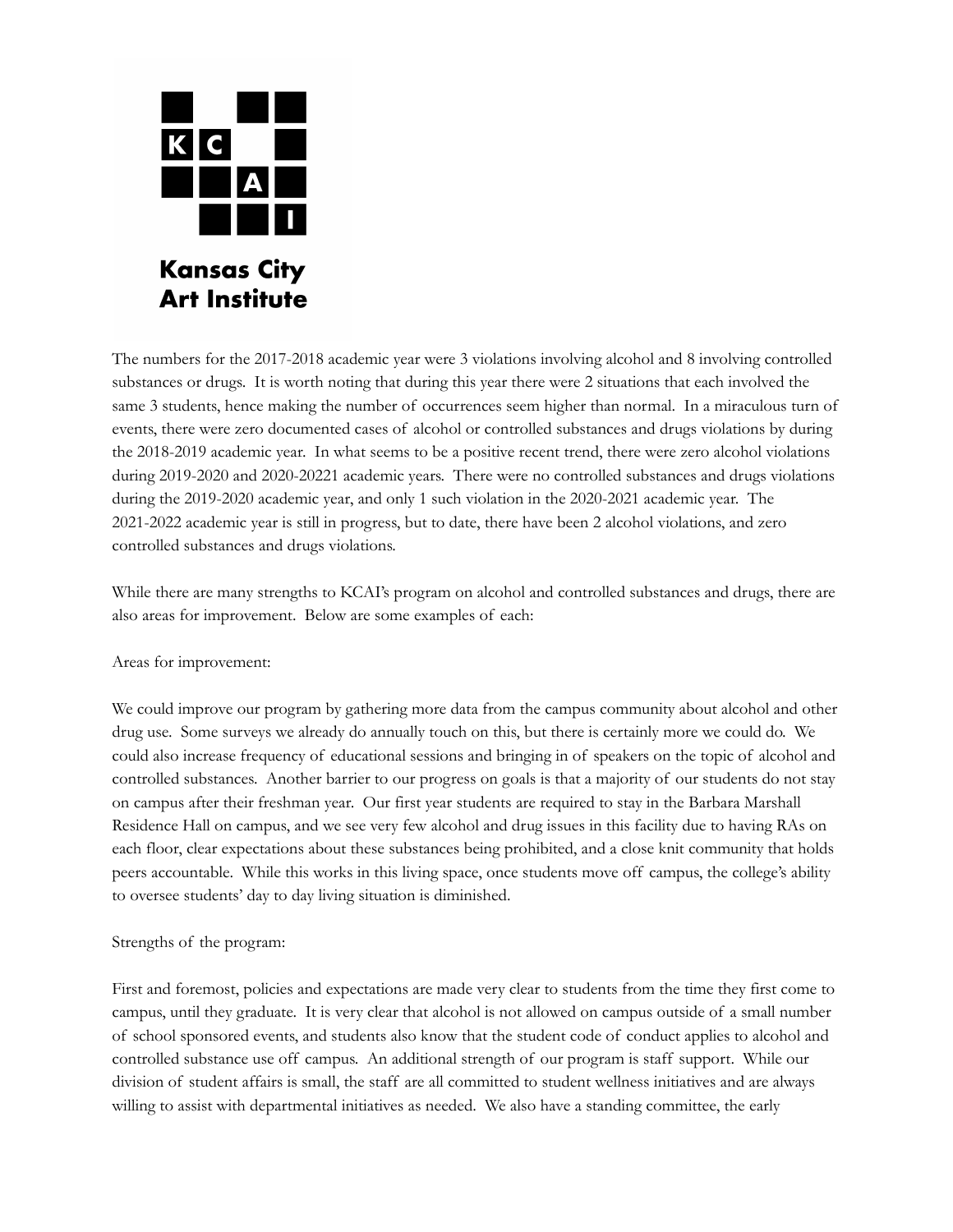

intervention committee, that meets on a weekly basis to discuss and follow up on any and all student issues and concerns. One final thing that is a benefit to our program is the small size of our institution. With our population being small, it makes it rather difficult for students who are struggling with alcohol and controlled substance and drug issues to slip through the cracks and not be noticed. Our faculty have also been great partners in identifying students who may be struggling with alcohol and controlled substance and drug issues.

Our annual notification to students and employees is done in a multitude of ways. Approximately one month after the start of each academic year, a notice is sent out to all students about the policies concerning alcohol and controlled substances via email. A similar notice is sent out to all employees at the same time. These messages reference where the policy can be found, and also include the full text of said policies. Additionally, information about these policies is made available to students through KCAI's online policy library, located at [https://mykcai.kcai.edu/ICS/Campus\\_Policies/](https://mykcai.kcai.edu/ICS/Campus_Policies/) . Each student must also sign a waiver acknowledging that they have received the link to our online student policy library, and indicating that they have reviewed its contents. Finally, information about these policies is also covered with all incoming students during our orientation program.

A copy of these policies, as listed in the online policy library, as well as information about applicable legal sanctions, information about health risks, resources and programs to assist people struggling with alcohol and controlled substance issues, and possible sanctions that would be assigned to students by the college if they are found to be in violation, is below:

### ALCOHOL

To the fullest of its ability, KCAI seeks to offer each student a campus environment in which they can perform at optimum mental, physical, and emotional well-being. KCAI believes in the education and growth of the whole person and encourages an environment in which students do not feel the pressures of peers to engage in activities, or consume substances with which they are not comfortable. Society has created pressures among students that promote alcohol as necessary to the success of social gatherings. The result can be illegal consumption subjecting the student to state and city prosecution, health impairment, physical injury, lower academic commitment, and vulnerability to personal assault and theft due to diminished alertness to personal safety due to alcohol consumption. THE USE OF, POSSESSION OF, AND BEING IN THE PRESENCE OF ALCOHOL IN ANY STUDIO WORKING SPACE, INSTRUCTIONAL SPACE, INSTRUCTIONAL SUPPORT SPACE, CLASSROOM, CAMPUS GROUNDS, OR LIVING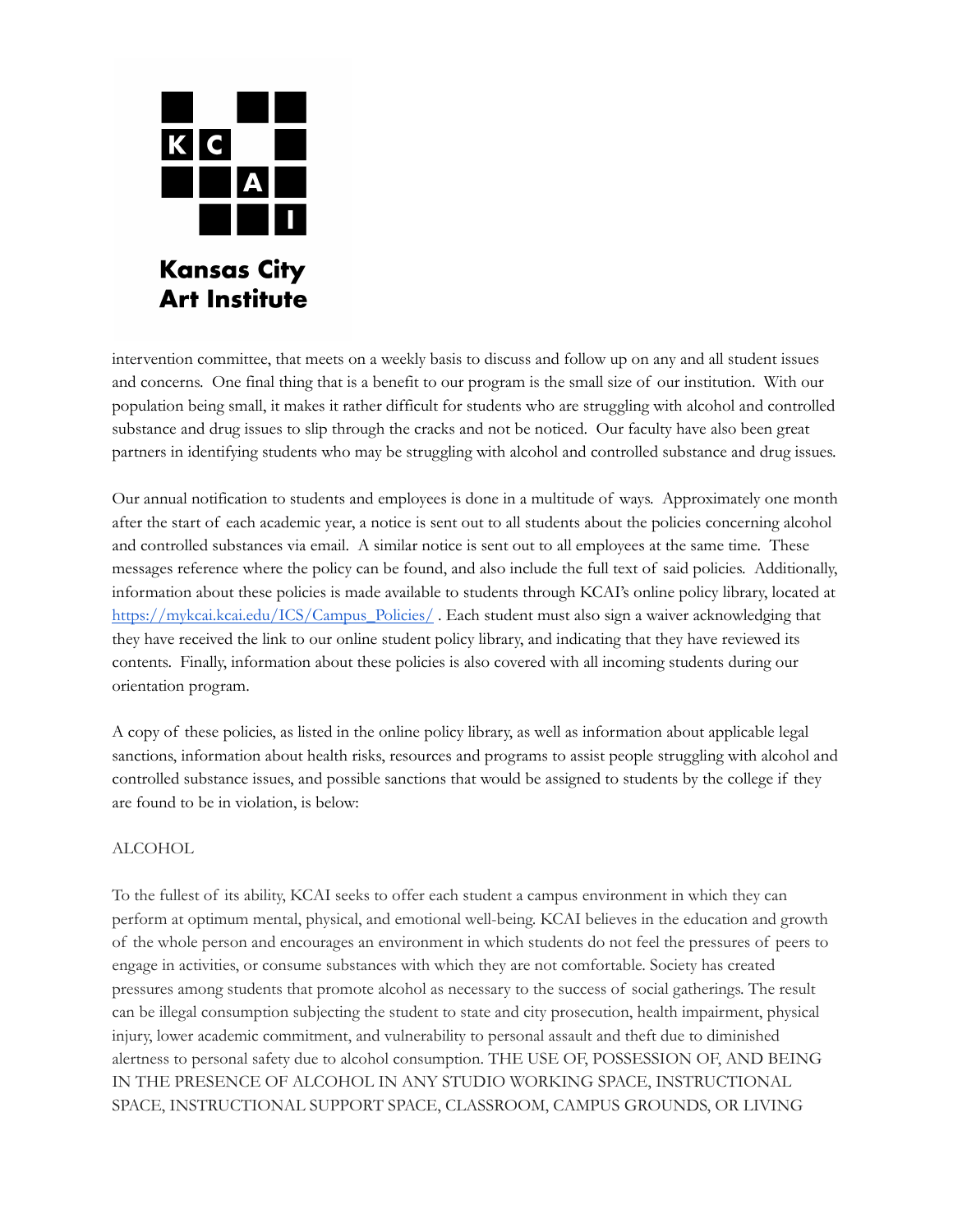

# CENTER IS PROHIBITED. VIOLATIONS WILL RESULT IN DISCIPLINARY ACTION AS DESCRIBED IN THIS STUDENT POLICY LIBRARY. ALCOHOL WILL BE CONFISCATED AND DISPOSED OF.

Missouri's Liquor Control Law makes it illegal for a person under the age of twenty-one years to purchase, attempt to purchase, or possess intoxicating liquor. Violation of this provision can subject one to a fine between \$50 and \$1,000 and/or imprisonment for a maximum term of one year. County and municipality ordinances contain similar prohibitions and sanctions. The same penalties apply to persons knowingly furnishing alcohol to minors.

Under Missouri law, it is also illegal to drive while intoxicated, which means that a person has a blood alcohol concentration (BAC) of .08 or higher or it is determined that the person's driving ability is impaired (even if the BAC is below .08). A first offense can result in a \$500 fine and up to 6 months imprisonment. The potential fines and times of imprisonment increase when there are multiple offenses.

### ALCOHOL AT EVENTS

Alcohol is only permitted on campus, and at KCAI-sponsored events off campus in connection with special events sponsored by the H&R Block Artspace, the Advancement and Alumni Office, Continuing and Professional Studies, and the President's Office. At these special events, alcohol may be served only by a bonded bartender. All students in attendance must abide by local, state, and federal regulations related to the possession and consumption of alcohol. Missouri law prohibits the consumption of alcoholic beverages by persons under the age of 21. Underage drinking and public intoxication are unacceptable, and those who violate these standards will be subject to disciplinary action.

### CONTROLLED SUBSTANCES

The faculty and administration of the Kansas City Art Institute appreciate the intensity and competitiveness of the KCAI community. There are many demands on the students to produce and accomplish. For the student who has recently joined the KCAI community, there are the pressures of transition, the uncertainties of a new experience, and the exploration of new freedoms. The use of any drug or substance, other than that taken under a physician's prescription (excluding medical marijuana), is not the answer to a stressful, or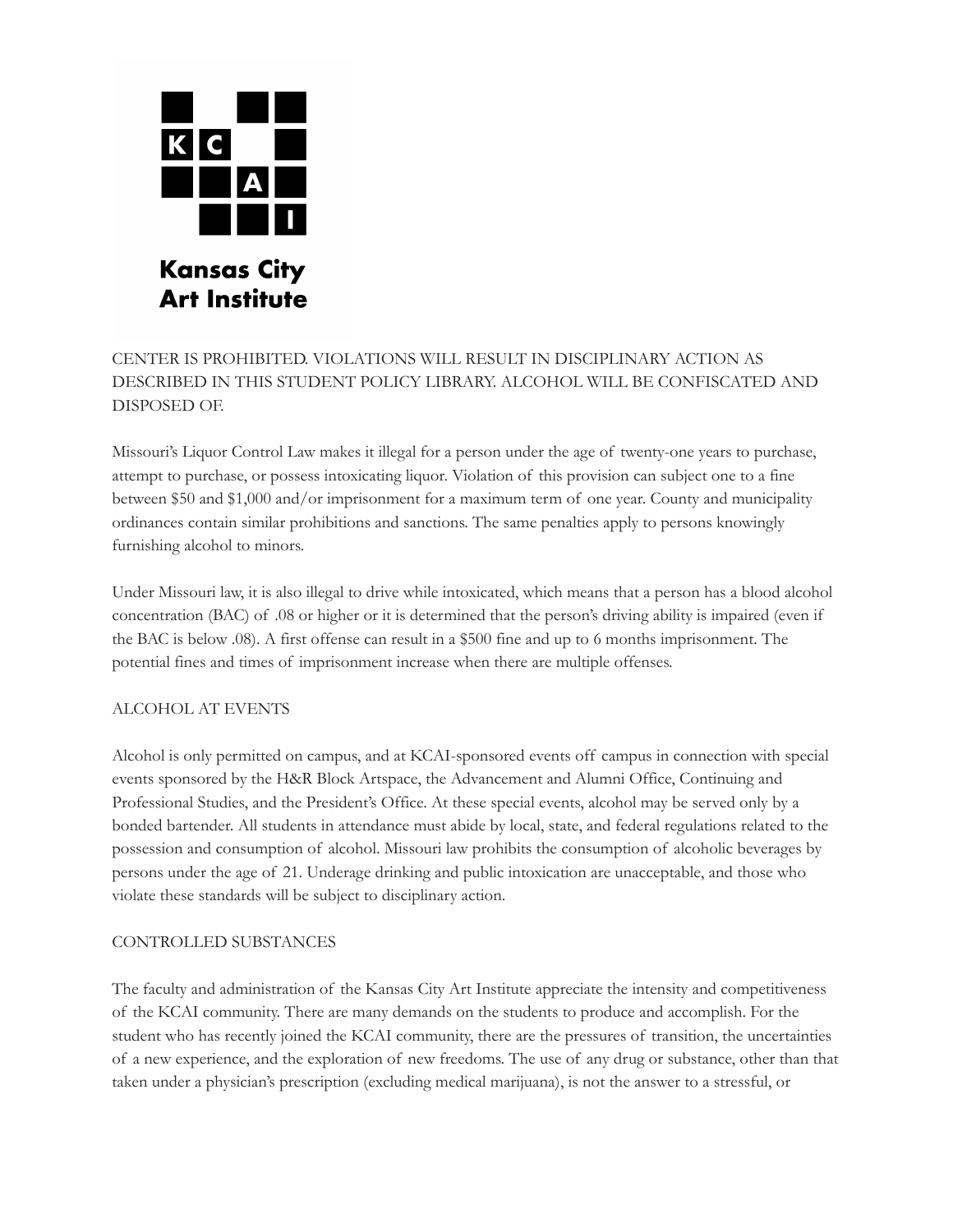

difficult situation, nor is it a time to experiment. To fully participate in the educational program at KCAI, you need to be alert, attentive, fully involved and free of interference that can result from the use of drugs.

KCAI's policy is consistent with all Federal, State, and local laws that prohibit the sale, use, distribution, or possession of any controlled substance, illegal drugs, or drug paraphernalia on college premises, or at college-sponsored events.

The severity of the legal sanctions imposed for drug possession, or distribution offenses depends on the type and quantity of drugs, prior conviction and/or conduct history, and whether death or serious injury resulted. Sanctions may be increased for offenses which involve distribution to minors or occur on or near college premises. In addition, other federal laws require or permit forfeiture of personal or real property used for illegal purposes, to facilitate possession, transport or conceal a controlled substance. A person's right to purchase a firearm, or receive federal benefits, including federal student aid, contracts, and professional or commercial licenses may also be revoked or denied as a result of a drug conviction. Under Missouri law, conviction for possession of illicit drugs results in up to a 7 year imprisonment and a maximum fine of \$5,000, unless the offense involves 35 grams or less of marijuana, which entails up to one year in prison and a fine of \$1,000. Under Federal law, conviction for possession of illicit drugs results in 1 to 3 years imprisonment and a minimum fine of \$1,000, unless the offense involves cocaine base (crack), which may carry mandatory imprisonment for 5 to 20 years. Drug trafficking can result in life sentences under both state and federal law. Under federal law, drug trafficking penalties range from \$100,000 to \$10 million. State penalties for drug trafficking may be imposed in an amount up to \$20,000. Conviction of a federal drug offense can also result in the loss of federal financial aid eligibility.

### **CONSEQUENCES**

Students found in violation of the KCAI alcohol or drug policies are subject to disciplinary sanctions. KCAI endeavors to use sanctions that are educational, and range from a written warning, all the way to removal from the Living Center, and suspension/expulsion from the college. Sanctions are not prescribed, and may be used flexibly to meet each student's educational needs and severity of the incident.

ASSOCIATED HEALTH RISKS AND RESOURCES FOR HELP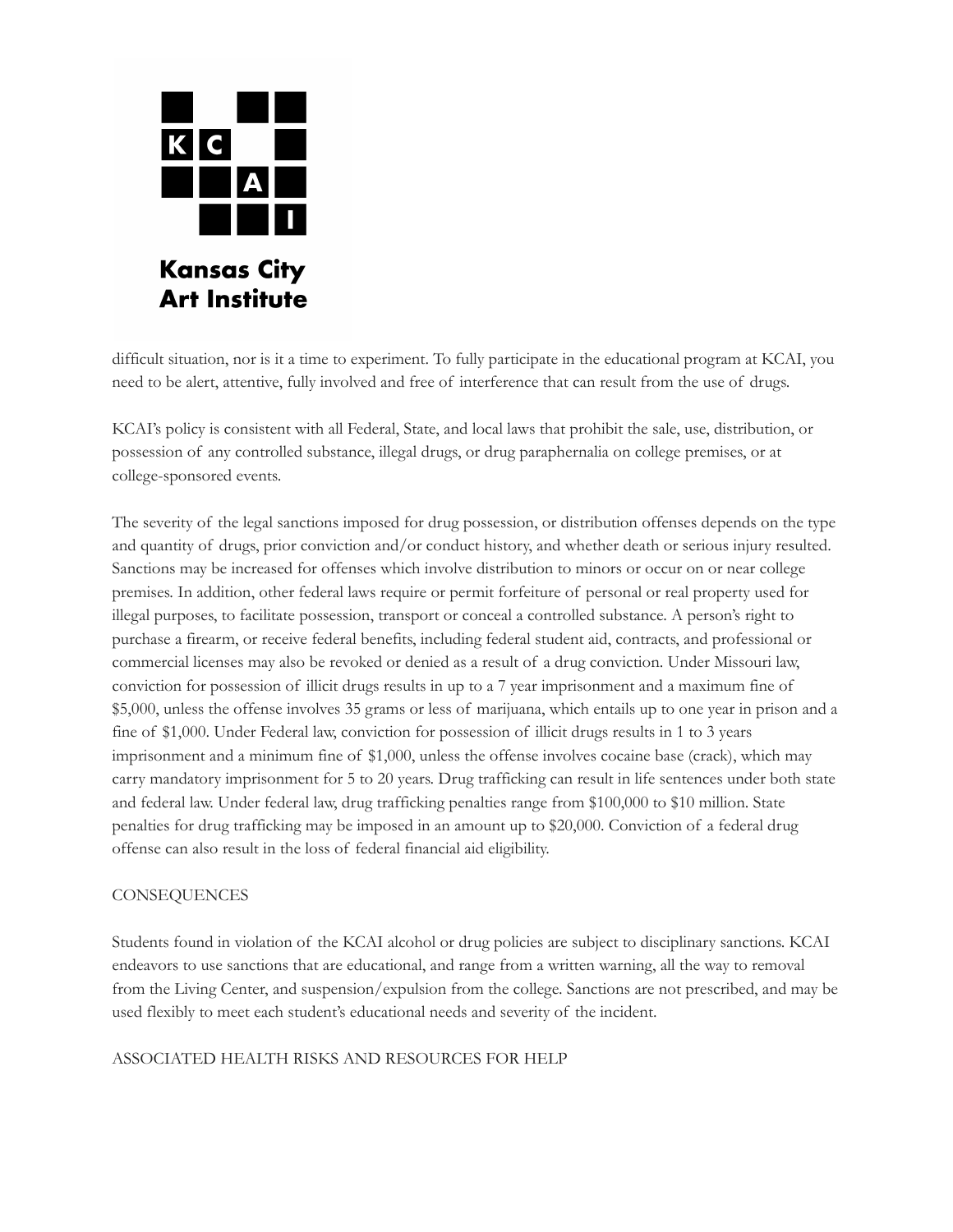

The use of drugs, and/or alcohol, may result in the risk of serious health problems, such as impaired driving, negative interactions with prescribed medications, interpersonal problems, heart disease, and depression.

The major categories of drugs are listed below and include the significant health risks of each.

AMPHETAMINES – Physical dependency, heart problems, infections, malnutrition and death may result from continued high doses of amphetamines.

NARCOTICS – Chronic use of narcotics can cause lung damage, convulsions, respiratory paralysis and death.

DEPRESSANTS – These drugs, such as tranquilizers and alcohol, can produce slowed reactions, slowed heart rate, damage to liver and heart, respiratory arrest, convulsions and accidental overdoses.

HALLUCINOGENS – may cause psychosis, convulsions, coma and psychological dependency.

Resources for help:

Alcoholics Anonymous, Area Information Center 816-471-7229 (answered 24 hours)

Cocaine Anonymous, national referral line 800-347-8998

Narcotics Anonymous 816-531-2250

Al-anon Family Groups Information Center 816-373-8566

Pride Institute, national referral\* 800-547-7433 \*Chemical dependency/mental health referral and information hotline geared for the gay, lesbian, bisexual and transgender communities

National Suicide Prevention Crisis Line 800-273-8255 or 800-784-2433

Foundations Recovery Network 866-807-7412

KCAI Counseling Services 816-802-3397